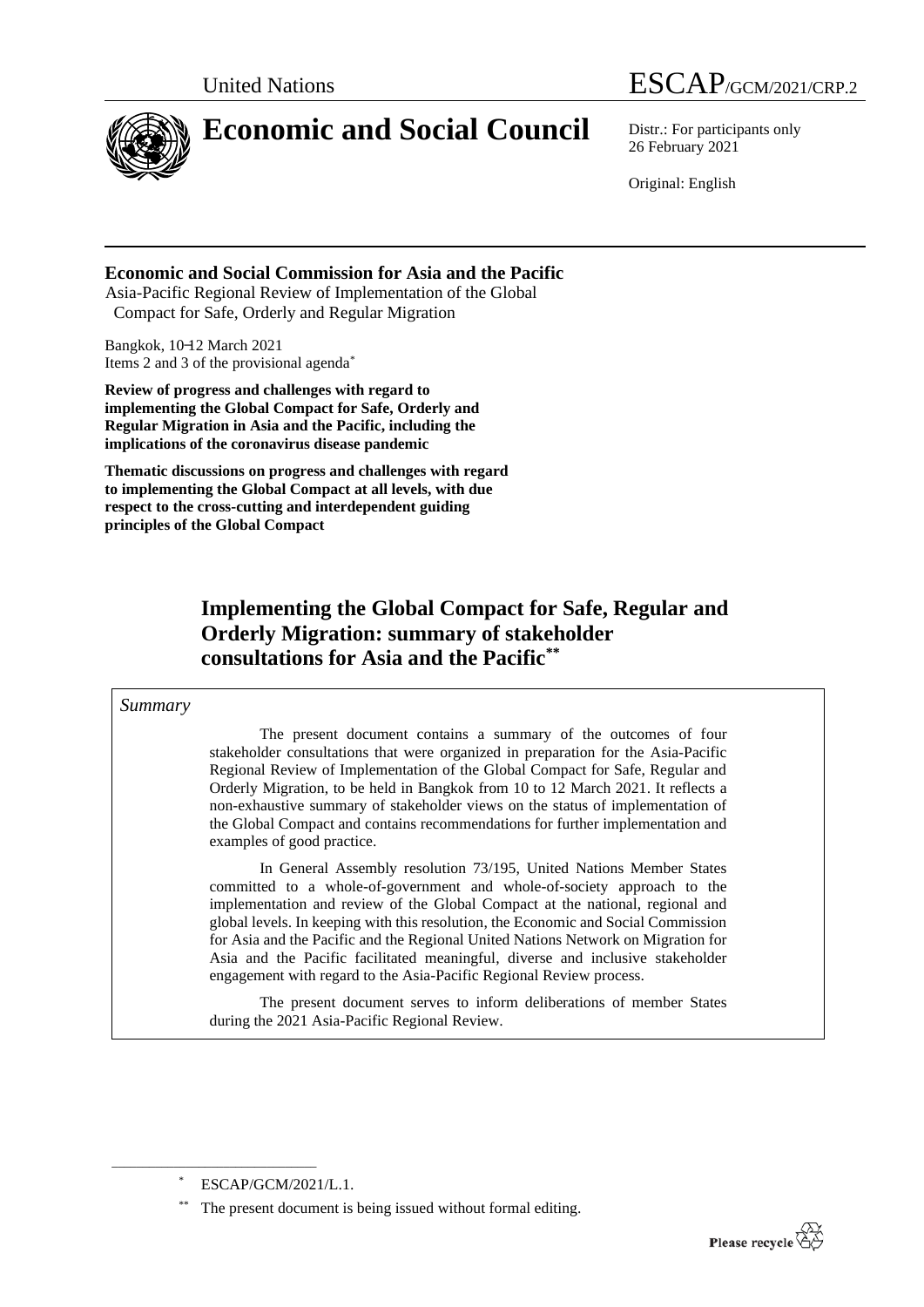### **I. Introduction**

1. On 10 December 2018, United Nations Member States adopted the Global Compact for Safe, Orderly and Regular Migration in Marrakesh, Morocco; it was formally endorsed by the General Assembly on 19 December 2018.<sup>1</sup> The Global Compact is the first intergovernmentally-adopted framework prepared under the auspices of the United Nations to cover all dimensions of international migration in a holistic and comprehensive manner. It is a 360-degree vision of international migration, based upon the core purposes and principles of the United Nations, as covered by its Charter, international human rights law, international labour law and the 2030 Agenda for Sustainable Development, among others.

2. In paragraph 15 (j) of the Global Compact, Member States committed to a whole-of-society approach, promoting broad multi-stakeholder partnerships to address migration in all its dimensions. In paragraphs 41 and 44, Member States also committed to implementing the Global Compact at the national, regional and global levels in cooperation with all relevant stakeholders, including migrants, civil society, migrant and diaspora organizations, faith-based organizations, local authorities and communities, the private sector, trade unions, parliamentarians, national human rights institutions, the International Red Cross and Red Crescent Movement, academia, the media and other relevant stakeholders.

3. In keeping with this whole-of-society approach, the Economic and Social Commission for Asia and the Pacific (ESCAP) and the United Nations Regional Network on Migration for Asia and the Pacific<sup>2</sup> sought to enable meaningful, diverse and inclusive engagement by relevant stakeholders regarding the Asia-Pacific Regional Review of the Global Compact for Migration.

4. The present document summarizes four stakeholder consultations held between October 2020 and February 2021 that were part of the preparatory process of and leading up to the intergovernmental Asia-Pacific Regional Review of Implementation of the Global Compact for Migration. Reports of these consultations are available on the Asia-Pacific Regional Review website at [www.unescap.org/intergovernmental-meetings/asia-pacific-regional](http://www.unescap.org/intergovernmental-meetings/asia-pacific-regional-review-implementation-global-compact-safe-orderly)[review-implementation-global-compact-safe-orderly](http://www.unescap.org/intergovernmental-meetings/asia-pacific-regional-review-implementation-global-compact-safe-orderly) as well as on the Migration Network Hub at: [https://migrationnetwork.un.org/country-regional-](https://migrationnetwork.un.org/country-regional-network/asia-pacific)

<sup>&</sup>lt;sup>1</sup> General Assembly 73/326.

<sup>&</sup>lt;sup>2</sup> The following United Nations entities in Asia and the Pacific are members of the Regional Network: ESCAP, International Labour Organization (ILO), International Organization for Migration (IOM), Joint United Nations Programme on HIV/AIDS, Office for the Coordination of Humanitarian Affairs (OCHA), United Nations Children's Fund (UNICEF), United Nations Development Programme (UNDP), United Nations Educational, Scientific and Cultural Organization (UNESCO), United Nations Entity for Gender Equality and the Empowerment of Women (UN Women), United Nations Environment Programme, Secretariat of the United Nations Framework Convention on Climate Change, United Nations Human Settlements Programme, Office of the United Nations High Commissioner for Refugees, United Nations Office for Disaster Risk Reduction, Office of the United Nations High Commissioner for Human Rights (OHCHR), United Nations Office on Drugs and Crime (UNODC), United Nations Population Fund, World Bank and World Food Programme. See also:

[https://migrationnetwork.un.org/sites/default/files/docs/ap\\_regional\\_migration\\_nw\\_t](https://migrationnetwork.un.org/sites/default/files/docs/ap_regional_migration_nw_tor_march_2020.pdf) [or\\_march\\_2020.pdf.](https://migrationnetwork.un.org/sites/default/files/docs/ap_regional_migration_nw_tor_march_2020.pdf)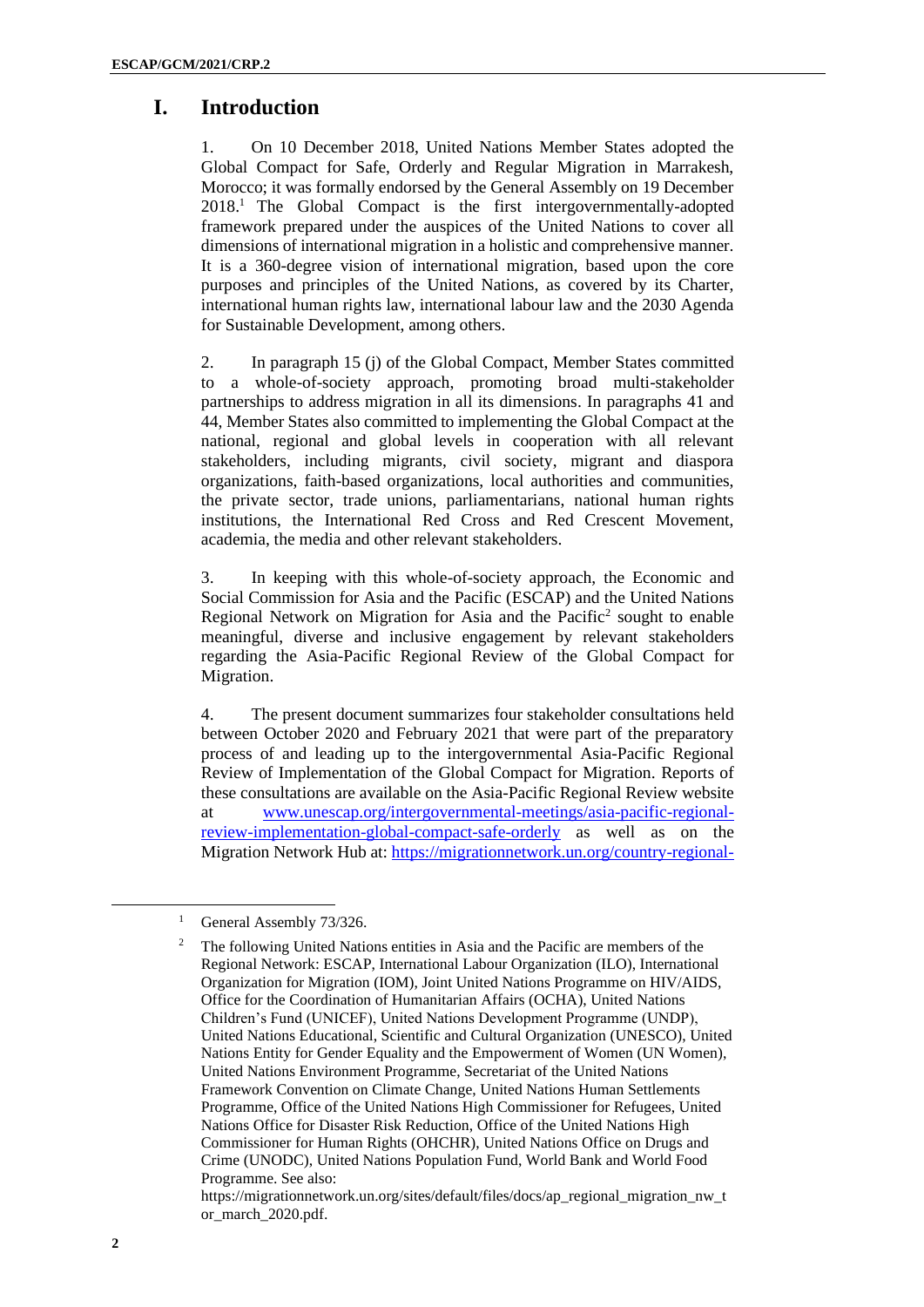[network/asia-pacific](https://migrationnetwork.un.org/country-regional-network/asia-pacific) as part of the contributions to the Migration Network Hub which are called for in the Global Compact.<sup>3</sup>

#### **II. Process of stakeholder engagement**

5. In engaging with relevant stakeholders, it was important to ensure balanced geographic representation, sectoral/thematic representation and gender composition; the 360-degree vision of the Global Compact was reflected through the scope of mandates of the stakeholders' groups invited to the stakeholder consultations.<sup>4,5</sup> In reviewing the different groups of stakeholders which participated in the four consultations, all groups, according to the ones listed in paragraph 44 of the Global Compact for Migration, participated, except for representatives from the media. There was a balanced geographical representation, with the exception of North and Central Asia.

6. The following principles were followed to ensure a whole-of-society approach within the review of the Global Compact in Asia and the Pacific:

(a) Transparency: generating an open call for engagement to all relevant stakeholders and providing open and equal channels to receive inputs;

(b) Inclusivity: creating room for the widest possible access to all relevant stakeholders through different forms of engagement, including an open call to stakeholders to co-organize consultations, draft minutes of consultations, reviewand provide input to reports of consultations, encourage stakeholders to post information related to the Global Compact on the Migration Network Hub,<sup>6</sup> self-select speakers for the intergovernmental meeting and jointly draft statements to be presented at the regional review meeting and formally submitted them to the meeting;

Diversity: ensuring non-discriminatory access to participate in the consultations, with particular attention to under-represented voices and to migrants in situations of vulnerability;

<sup>3</sup> In accordance with General Assembly resolution 73/326, the United Nations Network on Migration, in preparation for the International Migration Review Forum will collect all inputs received from local, national and regional and global levels on a dedicated website, featuring inputs submitted by Member States and other relevant stakeholders to the forums, as part of the global knowledge platform called for in the Global Compact.

<sup>4</sup> Stakeholders were identified based on lists of stakeholders who had attended the Asia-Pacific Regional Preparatory Meeting for the Global Compact, held from 6 to 8 November 2017; the annual meetings of the Asia-Pacific Forum for Sustainable Development and whose work focused on migration issues; the preparatory meetings leading up to the adoption of the Global Compact, including those attending the Intergovernmental Conference to Adopt the Global Compact held in Marrakech, Morocco from 10 to 11 December 2018 and whose work focused on Asia and the Pacific, and the consultation of the Regional United Nations Network on Migration for Asia and the Pacific with civil society and other stakeholders held on 19 February 2020. Through holding stakeholder consultations in preparation of the Asia-Pacific Regional Review of the Global Compact, starting in October 2020, additional stakeholders were identified and vetted by members of the Regional United Nations Network on Migration for Asia and the Pacific.

<sup>5</sup> ESCAP and OHCHR collaborated in engaging a dedicated stakeholder liaison consultant, who, with overall guidance and support from ESCAP and OHCHR, provided support in engaging with stakeholders for the Asia-Pacific Regional Review.

<sup>6</sup> [https://migrationnetwork.un.org/hub.](https://migrationnetwork.un.org/hub)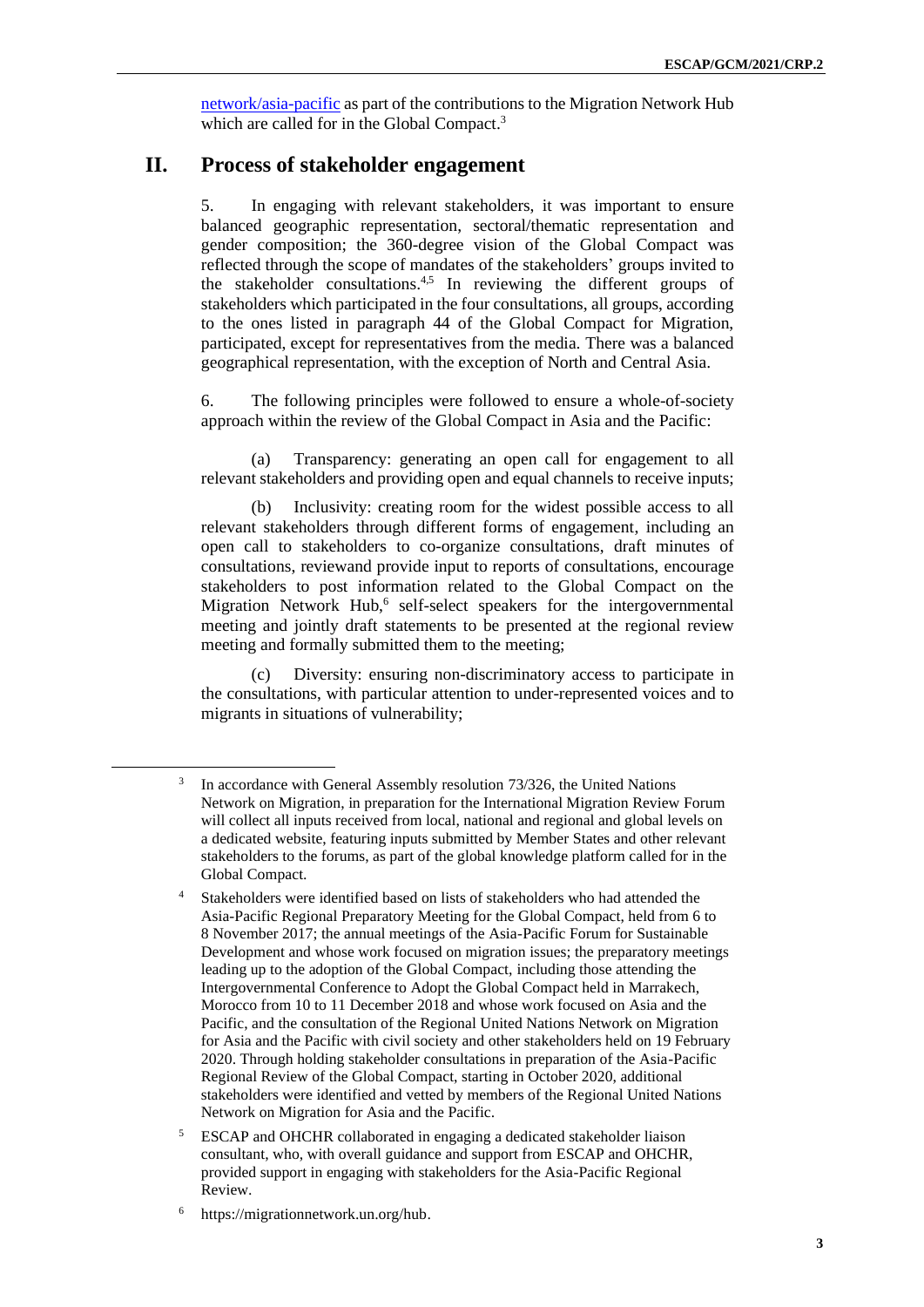(d) Meaningful participation: providing effective access to all preparatory and follow-up regional review processes and encouraging the mobilization of resources to enable participation by relevant stakeholders.

7. In line with the above, the following activities were implemented:

(a) Four (virtual) stakeholder consultations were held between October 2020 and February 2021, organized along the four indicative clusters of Global Compact objectives identified in General Assembly resolution 73/326 and planned for the Asia-Pacific Regional Review roundtables:

- i. Ensuring that migration is voluntary, orderly and regular (addressing objectives 2, 5, 6, 12 and 18), held on 28 October 2020;
- ii. Protecting migrants through rights-based border governance measures (addressing objectives 4, 8, 9, 10, 11, 13 and 21), held on 19 November 2020;
- iii. Supporting integration of migrants and their contribution to development (addressing objectives 14, 15, 16, 19, 20 and 22), held on 16 December 2020;
- iv. Improving value-driven and evidence-based policymaking and public debate, and enhancing cooperation on migration (addressing objectives 1, 3, 7, 17 and 23), held on 3 February 2021;

(b) Two (virtual) briefings of stakeholders were organized on 26 August 2020 and on 10 February 2021 to provide an overview of the process of the Asia-Pacific Regional Review, including organizational and logistical aspects and information on the documents prepared for it. The briefings also featured open question and answer sessions, and enabled stakeholders to request information and identify entry points for possible engagement in the regional review process.

(c) A final consultation on 2 and 4 March was planned and run by stakeholders; this consultation provided an opportunity for stakeholders to selforganize and draft joint statements to be presented at the regional review meeting. Stakeholders also self-selected five speakers to present the statements and make interventions at the regional review meeting. In addition, members of the Regional United Nations Network facilitated access for stakeholders to participate as panellist in the four round table discussions of the second day of the regional review, and stakeholders were asked to identify four speakers to intervene from the floor (virtually) during the question and answer period

(d) In addition, stakeholders were invited to submit proposals for side events to be organized on the side lines of the Regional Review meeting. All proposals for side events were approved by ESCAP and the Regional United Nations Network on Migration, and seven out of eight side events were either organized solely by stakeholders or co-organized with Governments and United Nations entities.<sup>7</sup>

8. The purpose of the four preparatory stakeholder consultations was to elicit stakeholders' experiences, views, expertise and recommendations to inform the Asia-Pacific Regional Review, namely:

For more information on the side events, see also [www.unescap.org/intergovernmental](http://www.unescap.org/intergovernmental-meetings/asia-pacific-regional-review-implementation-global-compact-safe-orderly)[meetings/asia-pacific-regional-review-implementation-global-compact-safe-orderly.](http://www.unescap.org/intergovernmental-meetings/asia-pacific-regional-review-implementation-global-compact-safe-orderly)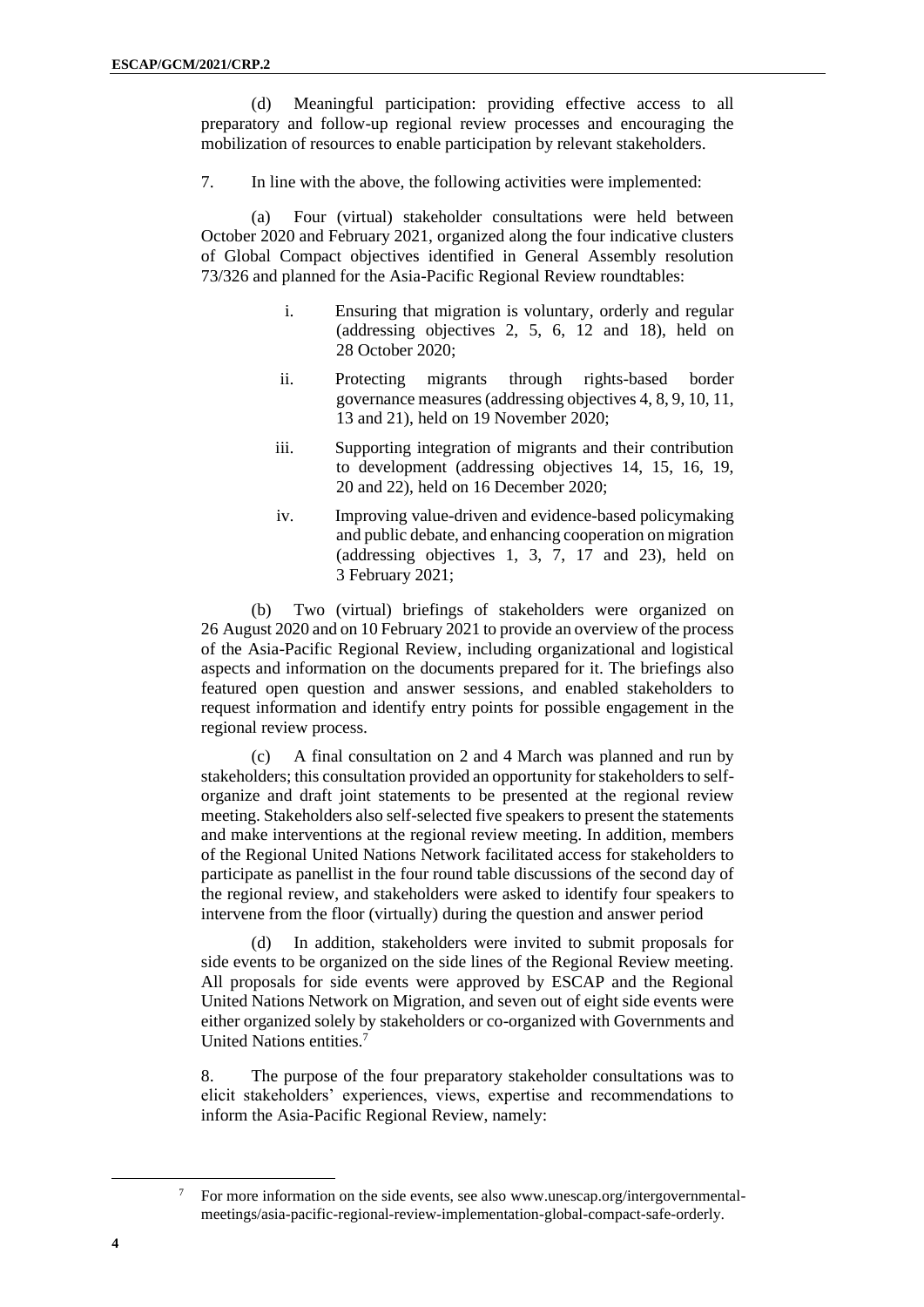- Take stock of the overall progress of implementation of objectives to date
- Identify key challenges, opportunities, gaps and emerging issues
- Identify established and emerging good practices and lessons learned
- Identify resource requirements and capacity building needs
- Formulate recommendations

9. A cross-cutting topic throughout the consultations was the impact of the ongoing coronavirus disease (COVID-19) pandemic on migrants and migration and on implementation of the Global Compact.

10. The stakeholder consultations were facilitated by the following members of the Regional United Nations Network on Migration for Asia and the Pacific: ILO, IOM, OHCHR, OCHA, UNDP, UNESCO, UNICEF, UN-Women with ESCAP and OHCHR providing overall guidance and support. All consultations were organized similarly, meaning at a minimum, a call to volunteer to be a co-organizer of the particular consultation was sent in advance to the broader stakeholder group, the stakeholder co-organizers, which represented different entities of the group of stakeholders, then jointly drafted concept notes and agendas along with the United Nations focal points for each consultation. A total of 24 representatives of stakeholder groups became coorganizers, working together with members of the Regional United Nations Network on the consultations. The co-organizers also identified and facilitated access to keynote speakers and led and/or moderated discussions during the consultations themselves. Minutes of the consultations, which were drafted by the co-organizers, were the basis for the four informal and non-exhaustive summary reports issued after each consultation. These were posted on the website of the Asia-Pacific Regional Review at [www.unescap.org/intergovernmental-meetings/asia-pacific-regional-review](https://www.unescap.org/intergovernmental-meetings/asia-pacific-regional-review-implementation-global-compact-safe-orderly)[implementation-global-compact-safe-orderly.](https://www.unescap.org/intergovernmental-meetings/asia-pacific-regional-review-implementation-global-compact-safe-orderly) The following summary is based on these non-exhaustive summary reports.

#### **III. Outcomes of stakeholder engagement**

11. In each of the consultations, stakeholders concluded that progress in implementing the objectives of the Global Compact had been mixed in Asia and the Pacific. Progress had been made, but challenges remained. The COVID-19 pandemic had exacerbated existing vulnerabilities. Stakeholders also opined that commitment to the implementation of some Global Compact objectives had been limited in some countries. They noted that countries in the region needed to better coordinate the implementation of the Global Compact with more robust consultation and engagement between stakeholders and Governments on follow-up. Stakeholders also noted that countries of origin tended to acknowledge, and support obligations related to the implementation of the Global Compact objectives when they concerned their own nationals abroad but were less concerned with the same objectives with regard to immigrants in their own countries. It was noted that Member States of the United Nations had acknowledged in the Global Compact a shared responsibility to address one another's needs and concerns regarding migration, and an overarching obligation to respect, protect and fulfil the human rights of all migrants, regardless of their migration status, while promoting the security and prosperity of all their communities.<sup>8</sup> Moreover,

See paragraph 11 of General Assembly resolution 73/195.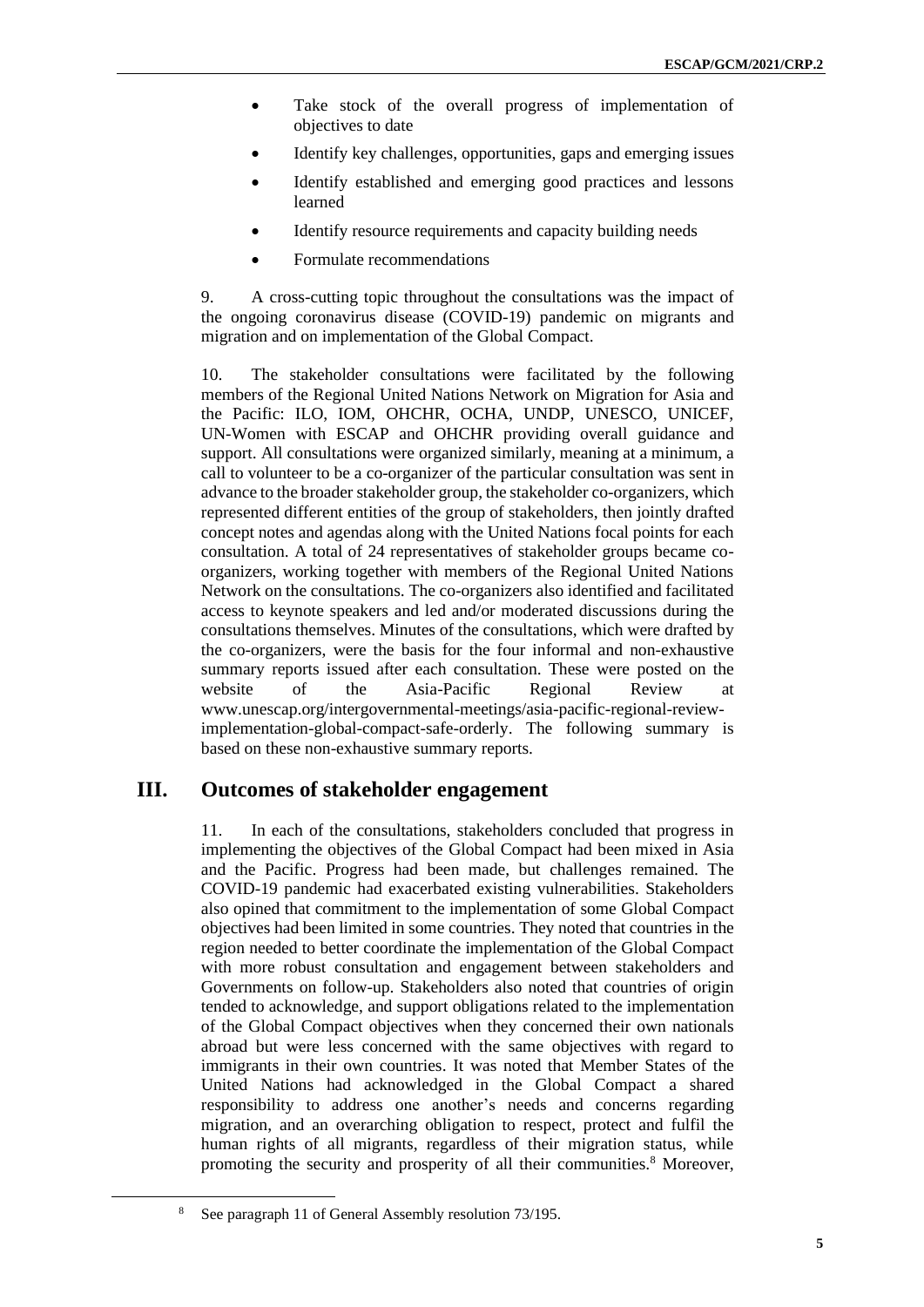member States should recognize the experiences and agency of stakeholders in supporting the implementation of the objectives of the Global Compact.

12. The following summarizes the challenges, good practices and recommendations determined by each of the consultations and reflects stakeholder inputs.

#### **A. Ensuring that migration is voluntary, orderly and regular (addressing objectives 2, 5, 6, 12 and 18)**

13. The first stakeholder consultation was held on 28 October 2020 and was co-organized by the Pacific Islands Association of Non-governmental Organizations, Fiji; Migrant Forum Asia, Philippines; Solidarity Center, Sri Lanka; South Asian Regional Trade Union Council, Nepal; Tabaco City Government, Philippines; and United Nations Major Group for Children and Youth, Malaysia and Australia, with support from ILO and UNESCO.

14. About 90 stakeholders from around 20 countries in Asia and the Pacific attended the consultation. Participants came from a broad range of sectors, including trade unions, civil society, migrant and diaspora organizations, national human rights institutions, local authorities and communities, the private sector, the International Red Cross and Red Crescent Movement, and academia. About 45 per cent of all participants represented civil society organizations and about 10 per cent each came from academia, migrant and diaspora organizations and trade unions. There was balanced gender representation among participants.

15. Participants identified, among others, the following challenges in the implementation of the Global Compact:

(a) Poverty, unemployment, low wages, limited economic growth prospects, inequality of opportunities, domestic violence, as well as climate change and natural disasters, were drivers of migration;

(b) Several countries in the region had not ratified existing key international human rights and labour law frame

(c) works;

(d) Resulting from limited regular migration pathways, as well as limited information and communication on existing regular pathways, irregular migration was common, creating vulnerable situations for migrants. Because of gender-specific barriers and limitations, women migrant workers were often pushed into irregular migration;

(e) The involvement of private recruitment agencies, including with multiple actors, such as brokers and sub-agents, and at times with limited supervision, was connected with rights violations. In some countries, migrant workers were prohibited from joining unions which affected decent work conditions;

(f) The protection of migrants in the context of mixed migration movements remained a challenge and was not fully addressed in existing protection measures;

(g) The lack of uniform skills-based assessment frameworks and of mutual skill recognition schemes, as well as the costs of formal recognition and translation of documents, were barriers to skills development, the recognition of skills and their transferability.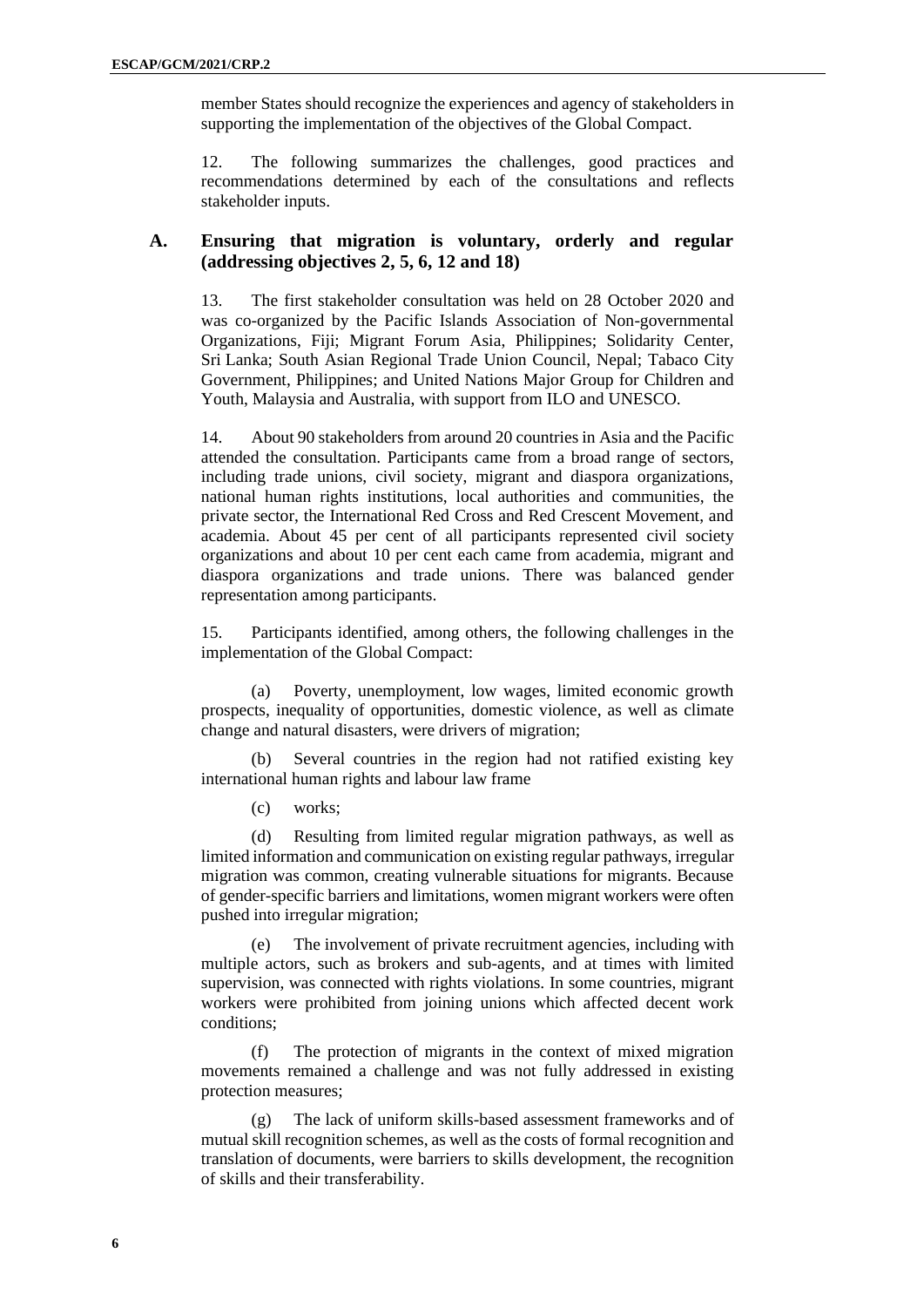16. Stakeholders also pointed out that the region had developed the following good practices that supported the objectives of the Global Compact:

(a) The various voluntary regional dialogue processes, such as the Association of Southeast Asian Nations (ASEAN) Forum on Migrant Labour, the Colombo Process and the Abu Dhabi Dialogue, which were supported by United Nations agencies, were welcomed, as they helped raise the voices of stakeholders;

(b) Employment permit systems, where governments cooperated directly with governments of countries of origin of migrant workers, had contributed to fair recruitment practices, decent work and low migration costs;

(c) Examples of bilateral cooperation between countries of origin and destination were highlighted. Often, these agreements promoted the use of technology to enhance the labour migration process, including job applications, registering all private recruitment agencies and closely engaging relevant ministries in both origin and destination countries;

(d) Commitment to recruitment reform, forging bilateral agreements and other partnerships by the private sector were also highlighted as good practices.

17. Participants at the stakeholder consultation recommended the following actions:

(a) More research on the drivers of migration should be undertaken, including on the effects of climate change and natural disasters on migration, as well as on the intersectionality of vulnerabilities;

(b) There was a need to address the vulnerabilities created by high recruitment fees and to create mechanisms to lodge complaints and grievances against employers;

(c) More opportunities for regular migration needed to be created, particularly for labour migration in job categories with labour shortages. This should include a proactive approach to support the rights of migrants, such as more inclusive dialogues to discuss safe and regular migration pathways and reducing the costs of migration;

(d) Governments should focus on how to improve basic social protection and social welfare of migrant workers in countries of destination and origin, and make provisions so that entitlements could be transferred;

Transparent recruitment processes with regulation of private recruitment agencies, which protect migrant workers, as well as increasing data and information on occupations with labour shortages, should be in place;

(f) Skill-certification programmes should be established and include prior recognition of skills of workers and their certifications, and tools should be developed and officially recognized to ensure their portability;

(g) A whole-of-society-approach with stakeholder involvement in developing memorandums of understanding and bilateral agreements regulating migration should be adopted.

#### **B. Protecting migrants through rights-based border governance and border management measures (addressing objectives 4, 8, 9, 10, 11, 13 and 21)**

18. The second stakeholder consultation was held on 19 November 2020 and was co-organized by the Lord's Universal College of Education,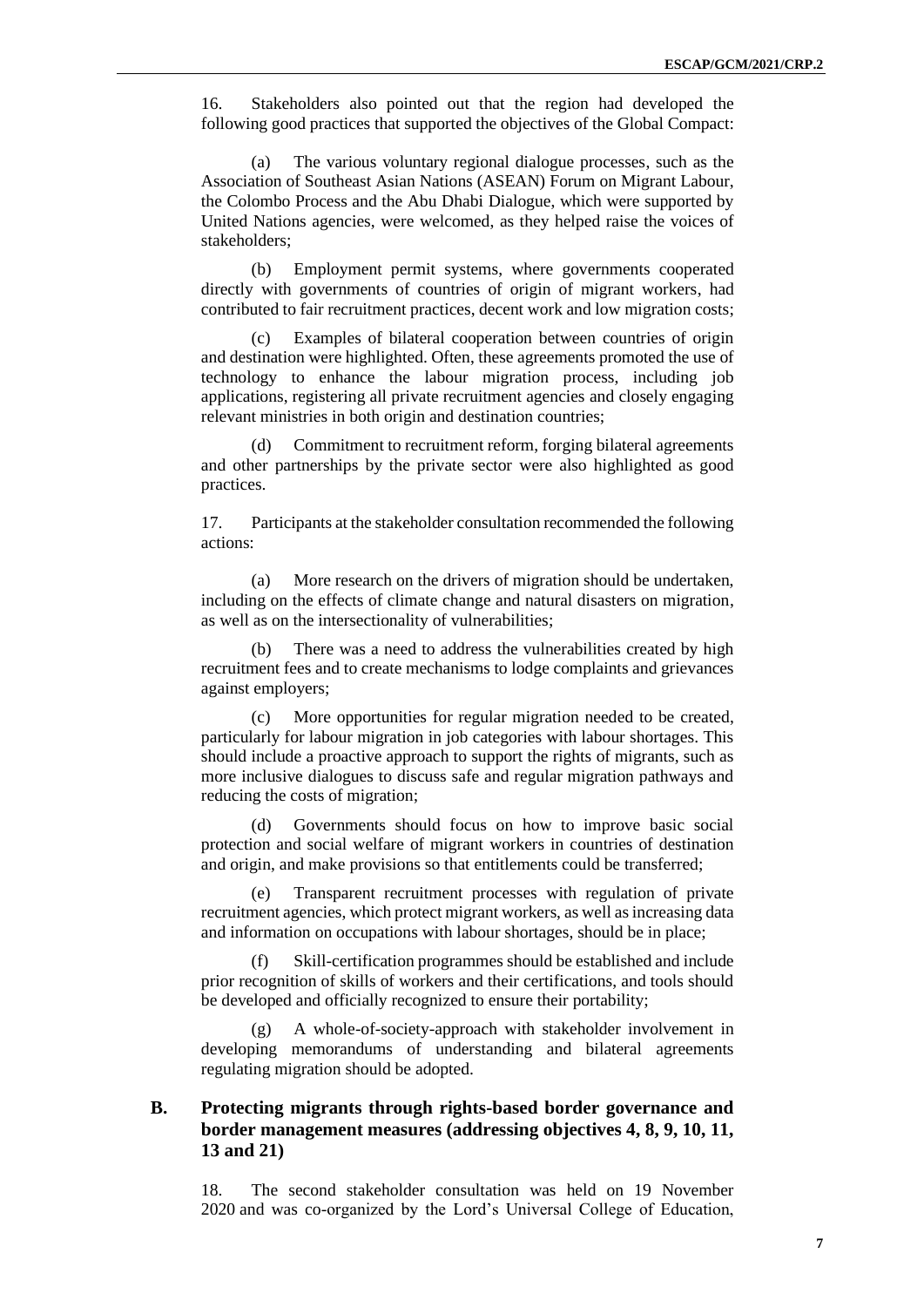University of Mumbai, India; Udyama, India; Asian Pacific Refugee Rights Network, Thailand; Asia Pacific Mission for Migrants, Hong Kong, China; Help-Hilfe zur Selbsthilfe, Afghanistan; and International Detention Coalition, Australia; and Bonigi, Australia, with support from OHCHR, UNICEF and UNODC.

19. About 60 stakeholders from about 15 countries in Asia and the Pacific attended the consultation. Participants came from a broad range of sectors, including trade unions, civil society, migrant and diaspora organizations, national human rights institutions, local authorities and communities, the private sector, the International Red Cross and Red Crescent Movement, and academia. About 50 per cent of all participants represented civil society organizations. There was balanced gender representation among participants.

20. Participants identified, among others, the following challenges in the implementation of the Global Compact:

(a) Lack of birth registration and documentation undermined a person's ability to earn a livelihood and to access services. It put migrants at risk of statelessness, with children of migrants in irregular status particularly affected. Where women were not formally able to pass on their nationality to their children, the children also risked statelessness. The lack of legal status increased the risk of migrants being subjected to discrimination and abuse;

(b) Current legal frameworks did not include provisions on migrants who migrated because of climate change and, therefore, these migrants lacked protection under existing legal frameworks;

(c) The lack of effective monitoring and coordination systems to support migrants in need and save lives was a key challenge in host communities. It was noted that digital technologies to locate and inform migrants in times of crisis could be useful, with adequate respect for human rights standards on data protection;

(d) Dignified return of migrants, particularly of women migrants and migrant children, was a relevant challenge, with a call for cooperation and coordination in countries to support return migrants, including the provision of reorientation programmes and access to social protection upon return;

(e) There was limited knowledge sharing on trafficking in persons and migrant smuggling within and among countries, which hampered dialogue, coordination and the development of policies and practices. While some countries had developed policies to address trafficking in persons and migrant smuggling, their implementation remained a challenge. There was also limited knowledge-sharing on these issues among countries, including with civil society organizations which were active on the ground.

21. Stakeholders also pointed out that the region had developed the following good practices that supported implementation of the objectives of the Global Compact:

(a) Cooperation of government officials with national human rights commissions on pathways to resolve issues related to undocumented and stateless persons was recognized as a fruitful collaboration;

Relaxation of regulations in some countries tying migrant status to a specific employer had enabled greater protection of the rights of and mobility among migrant workers, particularly during the pandemic;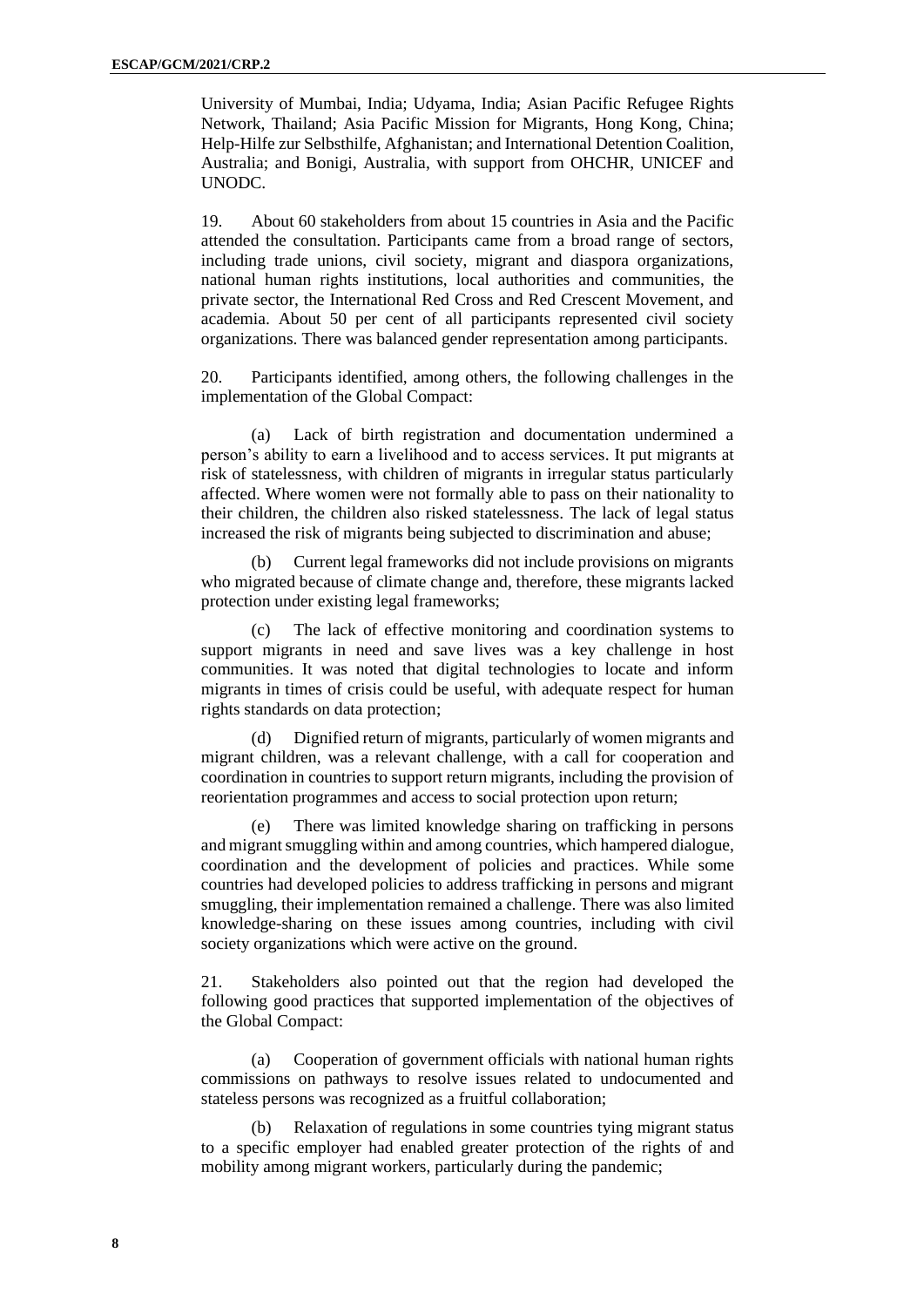(c) Cooperation between governments at central and local levels had contributed to developing strategies to support dignified and safe return of migrants;

(d) Initiatives focused on rights-based training of border officials in the region, including with an emphasis on gender-responsive and child-sensitive law enforcement, had proven helpful. In some countries, government entities were working on building local capacity, including with law enforcement agencies, civil society organizations, lawyers and judges, to support victims of trafficking;

(e) A global campaign dedicated to identifying people missing in connection with conflicts, natural disasters or migration had proven helpful;

(f) Bilateral memorandums of understanding on the protection of child migrants were being drafted and could contribute to the establishment of cross-border child protection mechanisms and standard operating procedures.

22. Participants at the stakeholder consultation recommended the following actions:

(a) There should be coordinated international efforts, including with the involvement of local authorities, to ensure that migrants had proof of legal identity and adequate documentation. There was a need to focus on women and girls in irregular situations, since they were at an increased risk of suffering violence and abuse in such situations;

(b) In addition to birth registration for all under Sustainable Development Goal target 16.9 on legal identity,<sup>9</sup> other means of providing legal identity for all groups should be explored;

(c) There should also be a complaint mechanism when documentation was denied, and embassies of countries of origin should prevent migrant workers from being forced to relinquish their identity documents upon arrival in destination countries;

(d) Effective gender-sensitive and multi-language communication between government authorities and migrants regarding border management measures should be ensured, including through social media, especially in times of crisis;

(e) National and local authorities in countries of origin, transit and destination should collaborate to ensure migrants' ability to return home in a safe, orderly and regular way. The principles of the "Migrants in Countries in Crisis" initiative<sup>10</sup> (MICIC) should be employed to ensure dignified return of migrants;

(f) Partnerships and initiatives would be required to ensure the reintegration of return migrants, including effective reorientation and information on entitlements; this should also include training of officials to understand the specific vulnerabilities of returning women and children;

(g) Countries should address the root causes of trafficking in persons and migrant smuggling, including poverty reduction;

(h) Research and documentation of experiences of victims of trafficking and dissemination of this experience would be important to ensure

Sustainable Development Goal 16.9: By 2030 provide legal identity for all including free birth registrations. Available at [https://unstats.un.org/sdgs/indicators/indicators](https://unstats.un.org/sdgs/indicators/indicators-list/)[list/.](https://unstats.un.org/sdgs/indicators/indicators-list/)

Available a[t https://micicinitiative.iom.int/.](https://micicinitiative.iom.int/)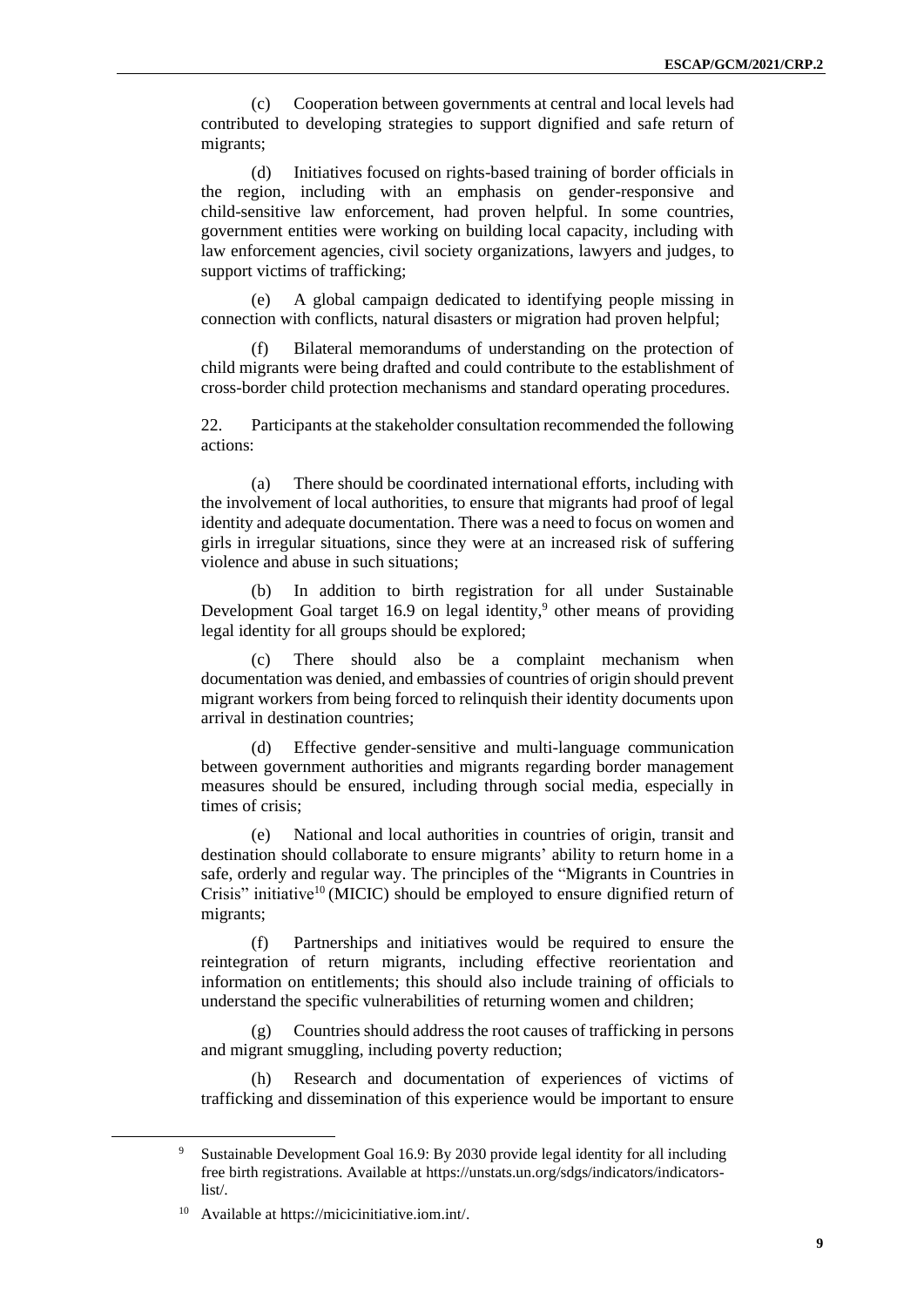that the voices of victims of trafficking were heard. National and local authorities should collect and exchange data on victims of trafficking and migrant smuggling;

(i) Mechanisms, policies and practices already in place to combat trafficking in persons and migrant smuggling, including through regional consultative processes in Asia and the Pacific and beyond, should be strengthened. States should ratify related conventions and protocols, in particular the Protocol to Prevent, Suppress and Punish Trafficking in Persons Especially Women and Children and the Protocol against the Smuggling by Land, Sea and Air;<sup>11</sup>

(j) Officials should employ a gender-sensitive and child-centred approach when dealing with victims of trafficking. People who had been trafficked should not be criminalized and should be entitled to the full protection and access to services; reporting mechanisms for victims of trafficking should be established;

(k) Digital technologies should be used effectively, respecting privacy concerns, to locate and support migrants in times of crisis;

Concrete national and regional frameworks, including action plans on border governance and border management measures, should be developed in cooperation with civil society organizations, including measures on search and rescue operations at sea. These measures should be transparent and human rights-based; such mechanisms could be supported by human rights-based capacity-building of border officials;

(m) The detention of migrants, including children in irregular situations was frequent in countries of the region. Governments should end the detention of all children because of their or their parents' migration status. The detention of adult migrants should be used as a measure of last resort and Governments must first consider community, rights-based alternatives in a more comprehensive way.

#### **C. Supporting the integration of migrants and their contribution to development (addressing Global Compact for Migration objectives 14, 15, 16, 19, 20 and 22)**

23. The third stakeholder consultation was held on 16 December 2020 and was co-organized by the Awaj Foundation, HOST International, India Migration Now and People's Empowerment Foundation, with support from UNDP and UN Women.

24. About 60 stakeholders from around 20 countries in Asia and the Pacific attended the consultation. Participants came from a broad range of sectors, including trade unions, civil society, migrant and diaspora organizations, national human rights institutions, local authorities and communities, the private sector, the International Red Cross and Red Crescent Movement, and academia. About 50 per cent of all participants represented civil society organizations and about 10 per cent each came from local authorities and

<sup>11</sup> Protocol to Prevent, Suppress and Punish Trafficking in Persons Especially Women and Children and the Protocol against the Smuggling of Migrants by Land, Sea and Air, supplementing the United Nations Convention against Transnational Organized Crime Adopted and opened for signature, ratification and accession by General Assembly resolution 55/25 of 15 November 2000. Available at [www.unodc.org/documents/treaties/UNTOC/Publications/TOC%20Convention/TOC](http://www.unodc.org/documents/treaties/UNTOC/Publications/TOC%20Convention/TOCebook-e.pdf) [ebook-e.pdf.](http://www.unodc.org/documents/treaties/UNTOC/Publications/TOC%20Convention/TOCebook-e.pdf)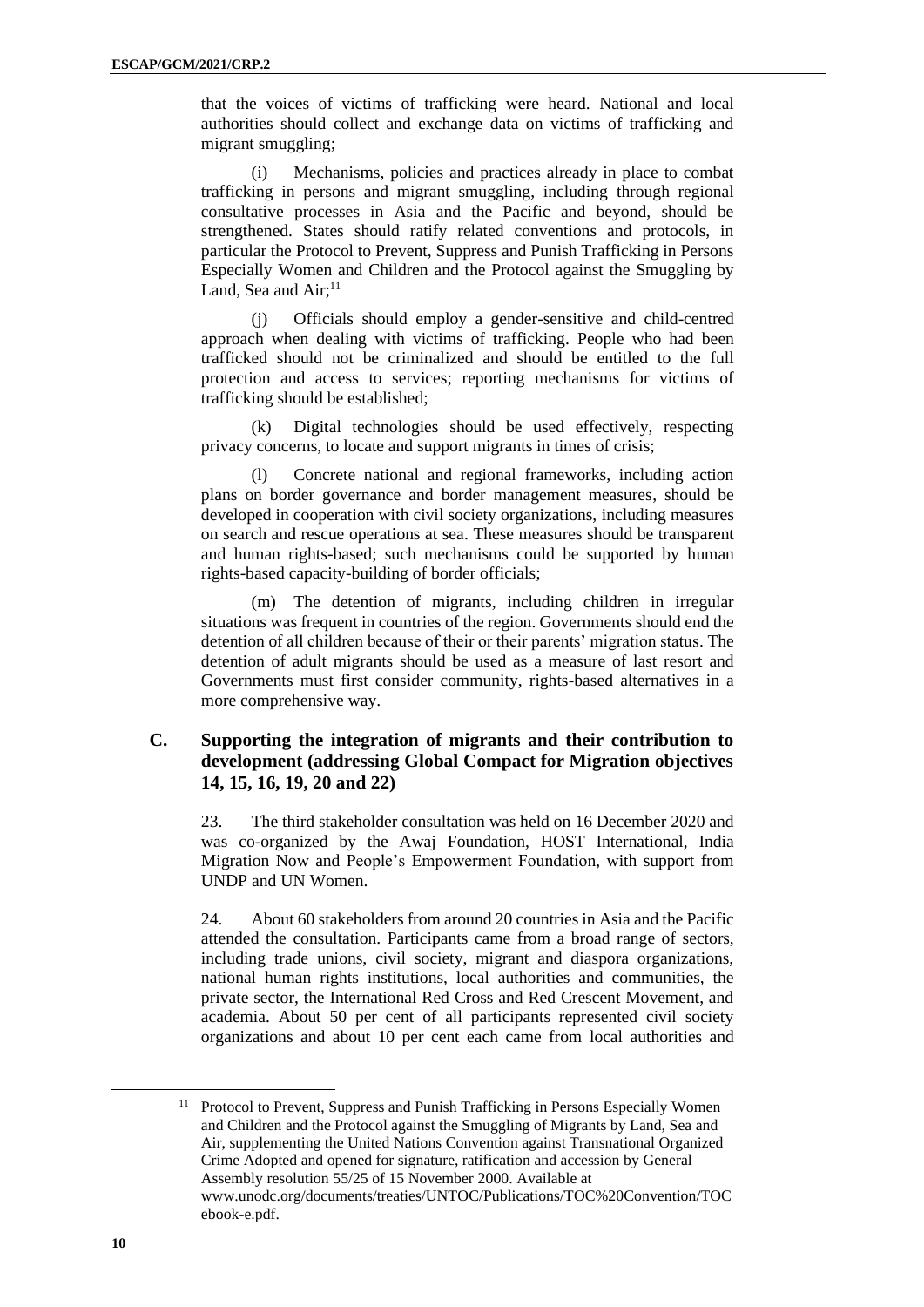communities and migrant and diaspora organizations There was balanced gender representation among participants.

25. Participants identified, among others, the following challenges in the implementation of the Global Compact:

(a) The lack of coordination between consular representatives and authorities of countries of destination was often a barrier to providing effective support and protection to migrants; in addition, many consulates had limited resources and staff were not adequately trained to deliver services, including in a gender-sensitive way;

(b) Data on migrants' contributions to countries of origin and destination were limited; stakeholders were often not involved in any data collection efforts or analysis of this kind;

(c) Restrictions in freedom of association; inability to contribute to and obtain social security, even when having paid into to it; limited access to affordable and safe housing; independent and unbiased legal aid; and overall assistance were identified as barriers to migrants' integration and contribution to countries of origin and destination;

(d) The absence of comprehensive and holistic planning, coordination and collaboration on migration and development by local, national and regional level governments, and with the inclusion of relevant stakeholders in countries of origin and destination, was listed as a key barrier for migrants to contribute to development;

(e) In some countries of destination, migrants had limited access to affordable health care, in particular migrants living with HIV;

(f) In spite of improvements, barriers for the smooth, safe and inexpensive transfer of remittances remained.

26. Stakeholders also pointed out that the region had developed the following good practices that supported implementation of the objectives of the Global Compact:

(a) Some countries in the region had adopted legislation on overseas workers, which had instituted policies of overseas employment and established a higher standard of protection and promotion of the welfare of migrant workers and their families. The relevant acts required foreign service missions to regularly submit comprehensive reports on the situation of migrant workers under their jurisdiction, including recommendations for policy reforms in countries of destination. Another example was a project with a "model consulate" to extend consular services and ensure cross-border justice to migrants through innovative service delivery and partnership approaches at embassies;

(b) Some destination countries in the region had allowed migrant children, irrespective of their status, to enrol in public schools; this decision was informed by the recognition of the universal right to education. Other countries had established systems for early childhood education for children of migrants and migrant children;

(c) Several good practices involved local governments supporting migrants by, for example, establishing migration and development councils allowing migrants and their families to be included in local development and integration of policies, practices and planning. It was reported that in one country, the national statistics authority was working with local governments to establish development indicators with a focus on the contribution of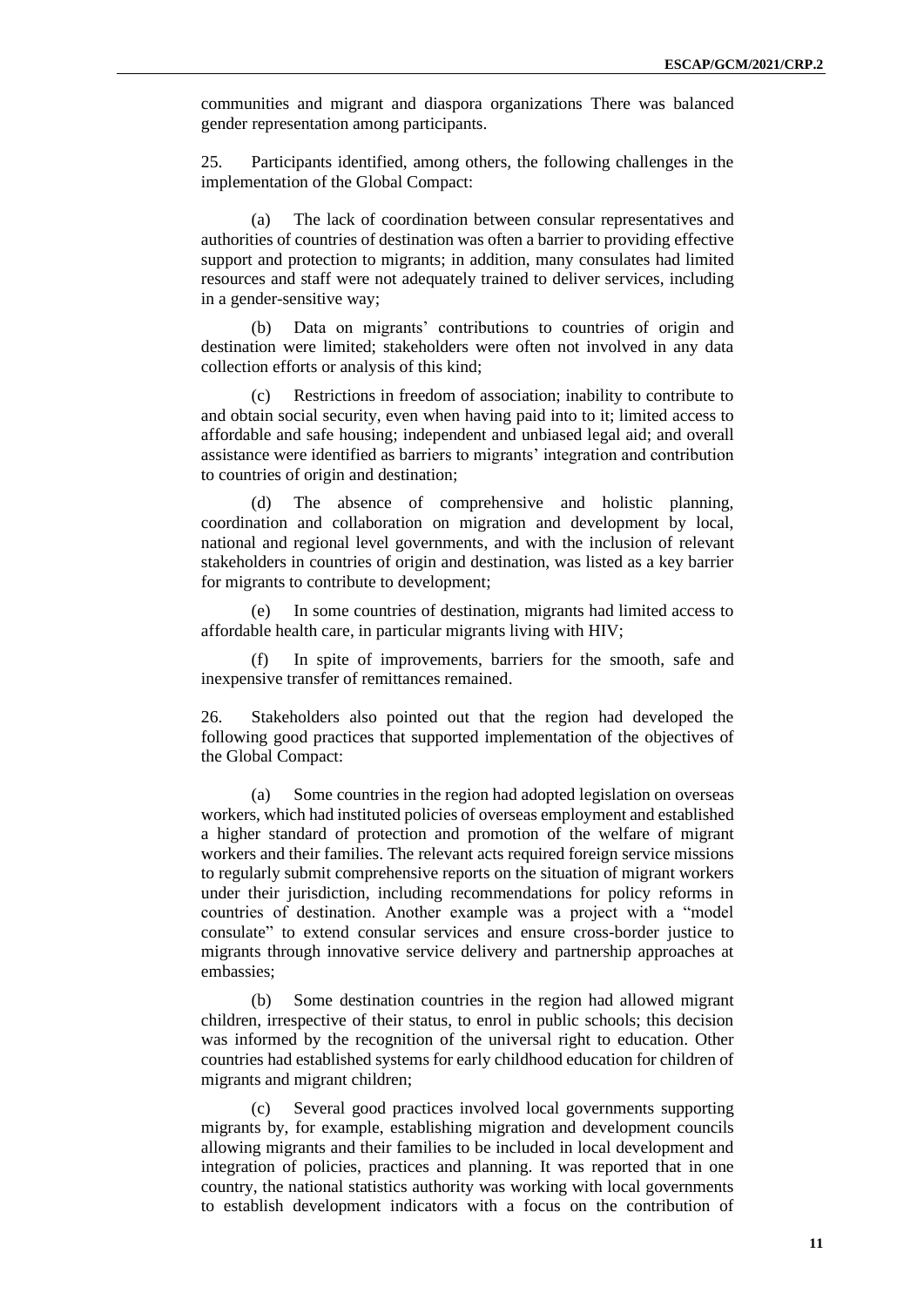migrants to development. Moreover, a Community-Based Monitoring Working System was introduced as a diagnostic tool to assess poverty at municipal, city and provincial levels to help identify people, including migrants, living in poverty in the community.

27. Participants at the stakeholder consultation recommended the following actions:

(a) Where appropriate, consular assistance for the protection of migrants should be improved; this should include the strengthening of cooperation between embassies, consulates, the private sector, civil society, governments in destination countries, and recruitment agencies and the private sector. Consulates should facilitate and support civil registration processes and protect the rights of migrants and their families. Consular staff should be trained on migration-related issues, including on the human rights of migrants and their families. However, countries of destination should not force migrants to seek protection from their consulates;

(b) National and local authorities, in close collaboration with stakeholders, should cooperate in facilitating the inclusion and integration of migrants in destination communities. This could include, among others, the provision of courses, including those online, on language and local culture and simplified banking solutions. Local governments should engage with migrant networks to ascertain needs, concerns and agency before developing strategies and plans;

(c) There should be more cooperation between governments and employers in countries of destination to ensure migrant worker access to basic services, including decent, safe and affordable accommodation and health services;

(d) Child migrants should have access to education, irrespective of their or their parents' migration status. Moreover, women and child migrants should be fully recognized in development of strategies, plans and actions related to education, health and access to information;

(e) More data collection and studies should be initiated, in collaboration with academia, to study the contribution of migrants, including their children, to host communities and the educational performance of migrant children;

(f) Countries, in collaboration with the private sector and stakeholders, should work toward effective, inexpensive, accessible, fast and safe transfer of remittances between origin and destination countries;

(g) All migrants, irrespective of status, should be included in and have access to social protection measures, such as social insurance schemes, livelihood programmes, and cash or in-kind support, where feasible. Where this was not feasible – which had been the case during the pandemic, and often in extreme weather events – States should facilitate actions by humanitarian actors to fill gaps;

(h) Migrants should have access to social security benefits, such as health insurance or unemployment benefits, and be entitled to receive the benefits if they had paid into social security systems in countries of origin and destination.

**D. Improving value-driven and evidence-based policymaking and public debate, and enhancing cooperation on migration (addressing Global Compact for Migration objectives 1, 3, 7, 17 and 23)**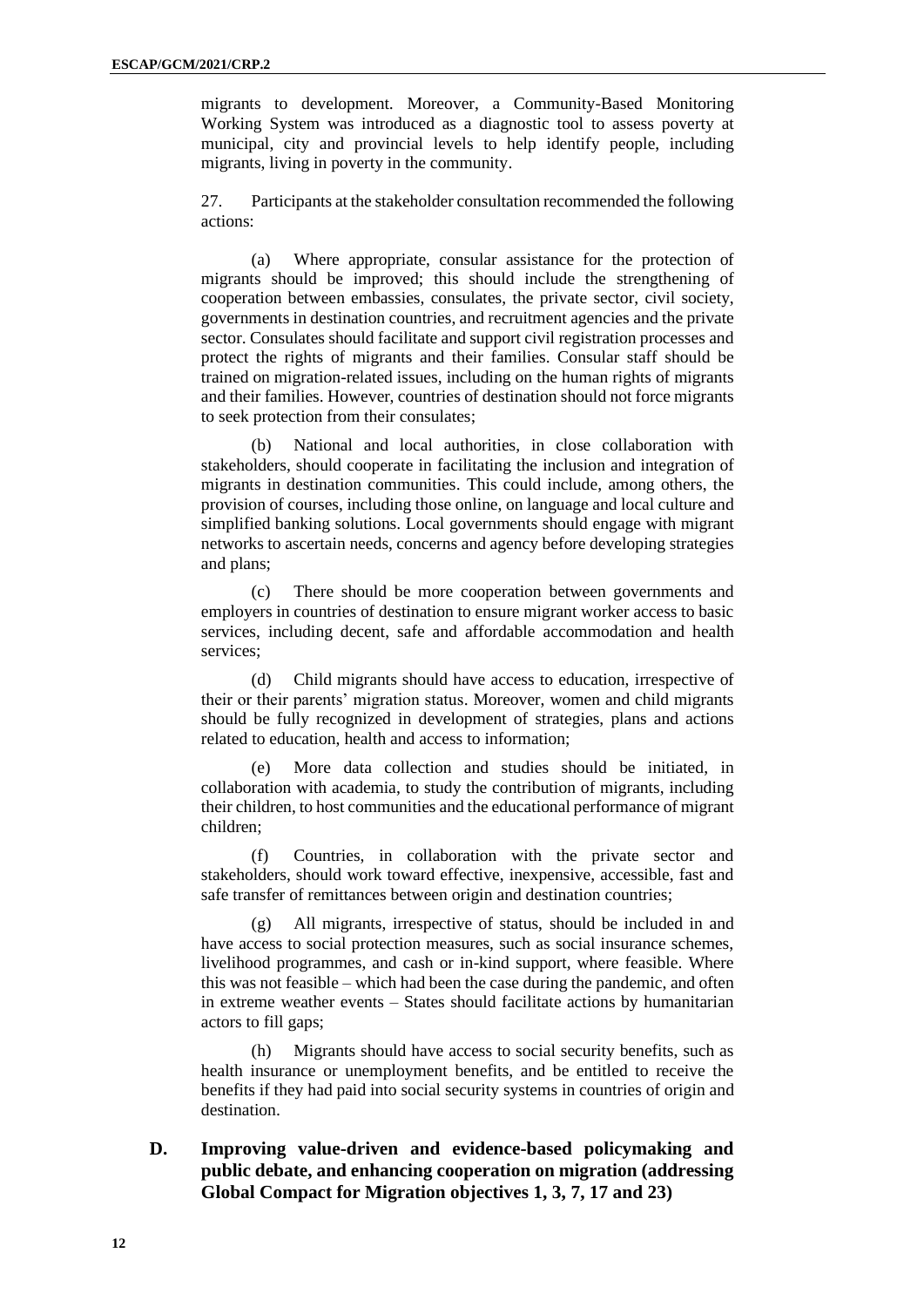28. The fourth stakeholder consultation was held on 3 February 2021 and was co-organized by the Civil Society for Global Commitments on Migration, and the International Committee of the Red Cross and International Federation of Red Cross and Red Crescent Societies, with support from IOM and OHCHR.

29. About 70 stakeholders from around 20 countries in Asia and the Pacific attended the consultation. Participants came from a broad range of sectors, including trade unions, civil society, migrant and diaspora organizations, national human rights institutions, local authorities and communities, the private sector, the International Red Cross and Red Crescent Movement, and academia. About 60 per cent of all participants represented civil society organizations, migrant and diaspora organizations and trade unions. There was balanced gender representation among participants.

30. Participants identified, among others, the following challenges in the implementation of the Global Compact:

(a) Data collection on migrants and migration was challenging, particularly on undocumented migrants. The absence of a common definition of data and criteria on which to collect and analyse data on migration flows, needs and concerns of migrants, including their contributions to local economies and societies, was a major challenge. Lack of cooperation and coordination on data collection, analysis and sharing of data between origin and destination countries was listed as a key barrier, as were the limitations concerning effective domestic cooperation and coordination among government agencies, civil society, United Nations entities, migrants and other actors;

(b) Limited connectivity and infrastructure, as well as challenges in transferring data and information from community level to central government level, prevented the establishment of comprehensive central databases;

(c) Social science forecasts were not adequately linked to scientific evidence; therefore, potential migration due to climate change was not adequately reflected in long-term planning;

(d) Very few migrants used official government sources for information and relied on other sources, such as social media channels and information provided by brokers. The lack of user-friendly digital and reliable information channels was listed as a key barrier to the wide dissemination of accurate and timely data and information for migrants. There was a risk that misinformation was spread via some social media channels, which had been the case in the context of the COVID-19 pandemic;

(e) Several social protection gaps that led to the vulnerability of migrants were highlighted, ranging from those due to limited regular migration pathways or knowledge of them. Mixed migration movements were prevalent in Asia and the Pacific and needed attention, in particular when they involved migrants in irregular status who required special protection;

(f) Women migrant domestic workers faced specific vulnerabilities because in many countries they were not protected under domestic labour law;

(g) Limited access to mental health services for migrants was a challenge, particularly in times of crisis;

(h) Stigma and prejudice including targeted by "hate speech" against migrant workers, particularly women migrant workers, in host countries, as well as in their communities of origin, was often a key challenge, leading to increased vulnerability of migrants;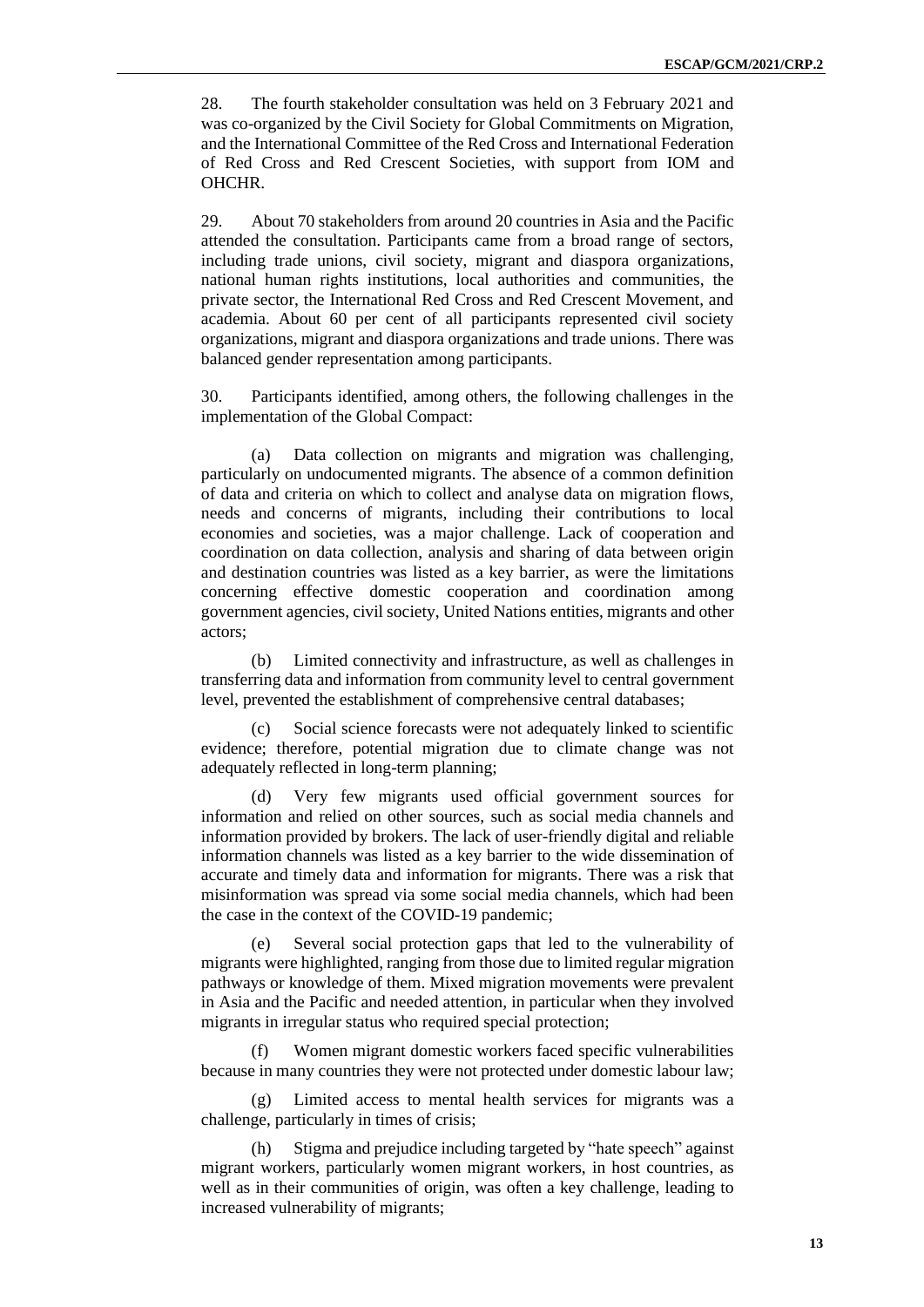(i) Limited global partnerships of governments and other stakeholders between countries of destination and origin was listed as a major challenge to ensuring safe, regular and orderly migration;

(j) In some countries, the private sector had not assumed its role and responsibility in ensuring that human and labour rights of all migrants were promoted and protected;

(k) Underutilization of experiences of migrants and lack of recognition of their agency was highlighted as a key challenge. Their needs, concerns and recommendations regarding the implementation of the five objectives discussed in the consultation had often not been taken into consideration. Participants reported that at times, grievances filed through complaints procedures were not always accurately reported nor responded to in a timely manner.

31. Stakeholders also pointed out that the region had developed the following good practices that supported implementation of the objectives of the Global Compact:

(a) Help desks had been established at local government levels with the objective of providing current information to relevant constituents on all processes and aspects of overseas employment. These local level initiatives had been well received;

(b) Some countries were conducting campaigns on the regularization of undocumented migrant workers. Some countries had automatically extended work permits during the COVID-19 pandemic and allowed migrant workers to stay even when their visas and work permits had expired. Some countries had also extended unemployment insurance to registered migrants;

(c) Technology was being used increasingly to protect migrant workers; in some countries, bilateral agreements had been implemented through which women migrant workers were allowed to have smartphones in countries of destination, allowing them to obtain timely and up-to-date information on migration related issues;

(d) Several initiatives had been taken forward to provide adequate services to migrant workers, such as a project to provide legal assistance to or a loan scheme for migrant workers;

(e) National human rights commissions in various countries were collaborating in monitoring the situation of undocumented migrants within their respective countries;

(f) In some countries, advocacy by migrant organizations, as well as return migrants, had helped change perceptions of Governments regarding the contributions of migrants to countries of destination and contributing to the extension of social protection to migrants;

(g) Inter-state consultation mechanisms on migration through regional consultative processes provided platforms for States to cooperate on migration and related areas. The recent Global Forum on Migration and Development was a good example of inclusivity, as the Forum did not only engage governments; civil society organizations, employers, migrants and other stakeholders were also included. In addition, the ASEAN Forum on Migrant Labour<sup>12</sup> provided a valuable platform for exchange of experiences;

<sup>&</sup>lt;sup>12</sup> The ASEAN Forum on Migrant Labour is a regional tripartite platform to discuss issues faced by migrant workers from and within ASEAN. More information available at [www.ilo.org/asia/WCMS\\_416365/lang--en/index.htm.](http://www.ilo.org/asia/WCMS_416365/lang--en/index.htm)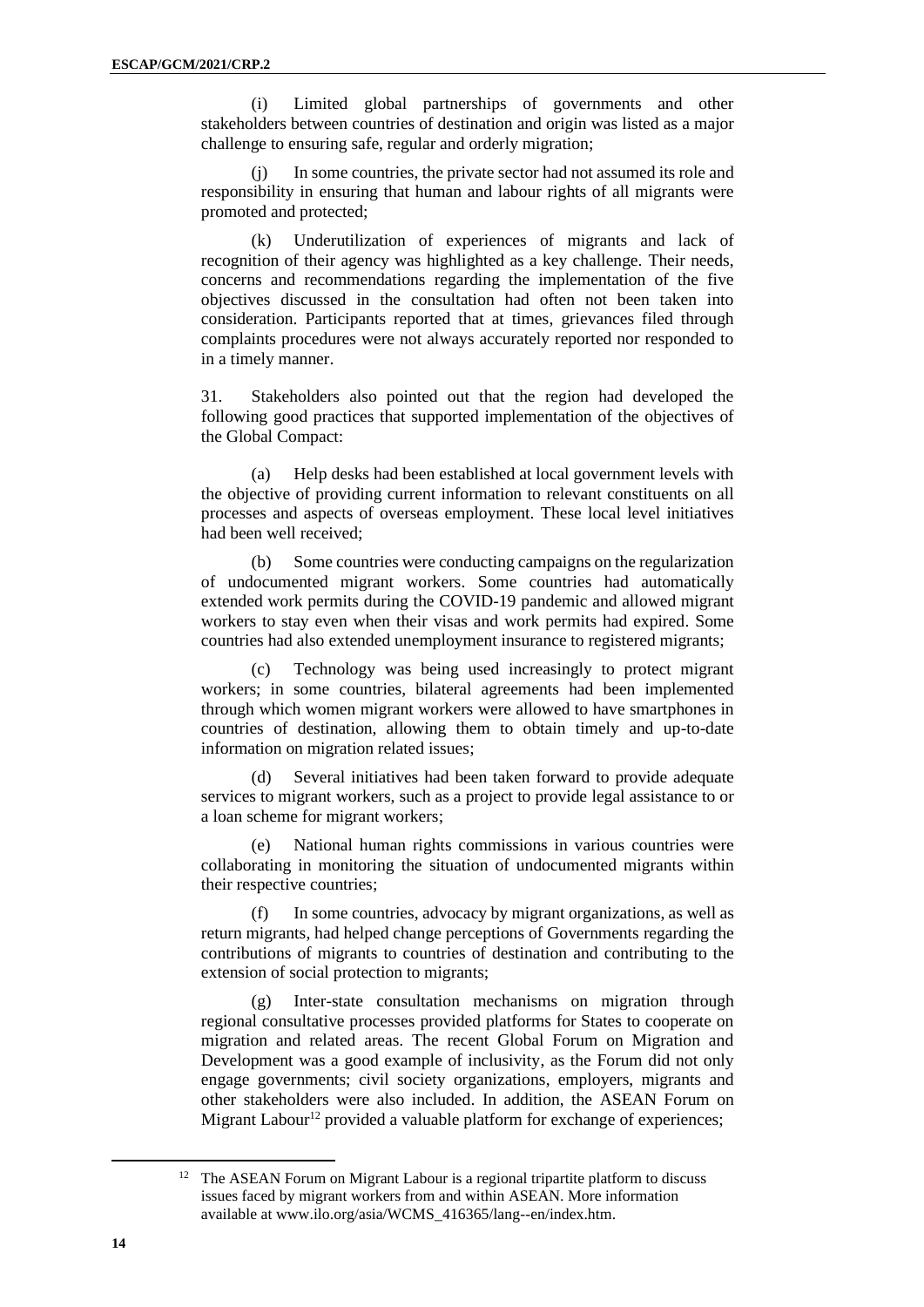(h) Bilateral memorandums of understanding between countries had often proven very useful since specific needs of governments and migrants could be addressed and agreed upon.

32. Participants at the stakeholder consultation recommended the following actions:

(a) Data collection on migrants and migration in origin, transit and destination countries should be improved, applying common definitions of migrants and migration. To this end, partnerships between the respective entities in countries of origin and destination should be enhanced, with a focus on improving data collection, verification and harmonization. Moreover, mechanisms for inter-ministerial data collection and data collection by local authorities should be established. Employers, migrant brokers and recruitment agencies should provide information and be part of data collection initiatives. Migrant networks should be an integral part of data collection and research studies;

(b) Information and communications technology for data collection and storage should be strengthened, including by developing user-friendly and multilanguage data collection systems with tools tailored to the needs of migrants, including vulnerable migrants with limited access to digital user platforms

(c) Data collection, preservation and sharing should respect and be sensitive to privacy and safety concerns and based on a human rights framework for its applicability and relevance;

(d) Information for migrants in multiple languages should be provided at all stages of the migration process, from pre-decision to postarrival and on return, including in countries of origin and destination, as well as during migratory transitions. In disseminating information, user profiles should be taken into consideration and user-friendly digital tools should be developed. Efforts should also be made to target and counter disinformation;

(e) Existing legislation on migration governance should be reviewed to ensure vulnerabilities of migrants were not exacerbated. Migrant workers should enjoy their rights to join and form trade unions; migrants should be consulted in the formulation of policies on migrants and migration. Access to unbiased legal services and facilitation towards a more secure status for vulnerable migrants should be improved and domestic work should be recognized as work;

(f) Migrants and other relevant stakeholders should be involved in the identification, referral and assistance of migrants in situations of vulnerability;

(g) While there were redress mechanisms in origin and destination countries, there was a need, especially in countries of destination, to establish enabling legal and social mechanisms to effectively access redress mechanisms, which included translation and interpretation assistance;

(h) Effective strategies to combating discrimination and stigmatization of migrants should be developed and strengthened, while developing anti-discrimination laws, policies and practices. The public perception of migrant workers in countries of origin and destination should be fact-based; media and research should contribute to evidence-based information-sharing on the contribution of migrants. Government leaders should refrain from engaging in hate speech speak out against hate speech directed at migrants and engage with organizations and stakeholders trying to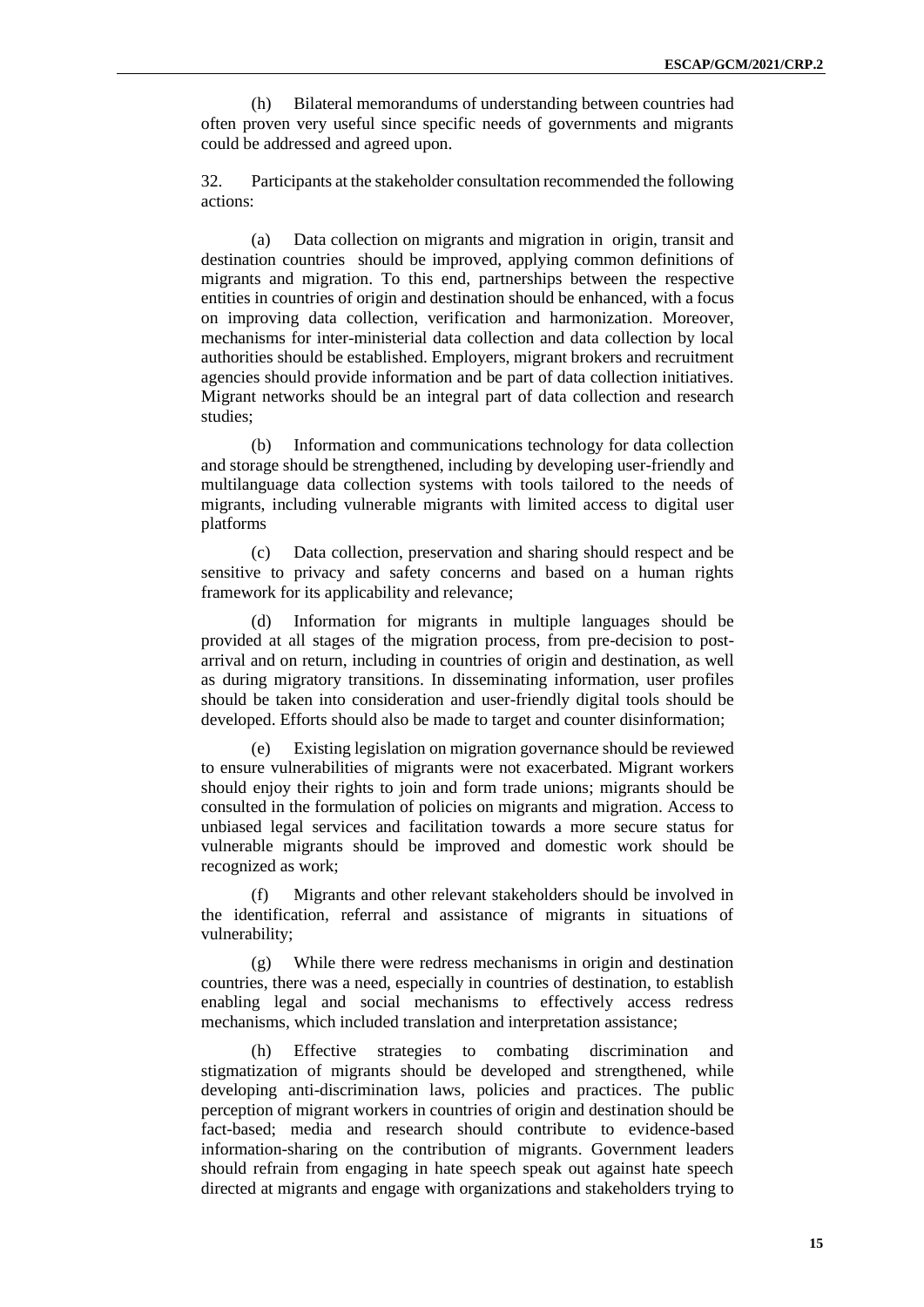address this rhetoric. Social media platforms needed to be more proactive in identifying and regulating hate speech in line with international standards;

(i) Cooperation between all countries and all stakeholders on international migration, including the private sector, should be strengthened. Existing regional and intra-regional consultative processes, such as the Abu Dhabi Dialogue and the Colombo Process should be strengthened There should also be a mechanism to monitor compliance with local, national and international laws regarding labour and human rights violations committed against migrants and their families. in this regard.

#### **E. Specific challenges for migrants resulting from the coronavirus disease pandemic and examples of good practice**

33. Over the course of the four consultations, stakeholders identified specific challenges faced by migrants due to the COVID-19 pandemic. They also highlighted a few examples of good practice.

34. Overall, migrants had been especially affected by the pandemic, due to personal, social, situational and structural factors extending beyond their health to further affect their socioeconomic situation and protection in complex and interconnected ways. COVID-19 had impacted all the objectives of the Global Compact.

35. Pre-existing vulnerabilities of migrants had been exacerbated and new ones had emerged. Thousands of migrant workers had either lost their jobs, not been paid for work already performed, or both. Some migrant workers had been forced to return to their country of origin, while others had been stranded in countries of origin or transit – without income, access to affordable services or housing – putting them in vulnerable situations. Others had paid recruitment fees but were not able to migrate to the country of destination and had incurred large debts.

36. Migrants willing to return to their countries of origin faced barriers such as the requirements to obtain exit visas; moreover, these were very difficult to obtain during government shutdowns. Consular services were not always accessible to provide services and protection.

37. In some countries, migrants had come forward to be tested for COVID-19 but were then detained, and cases were rising in detention centres. As a consequence, other migrants were afraid and refused to come forward even if they had symptoms, potentially putting their and others' lives at risk. Due to high costs for testing, migrants did not volunteer to be tested, even if they were working in at-risk occupations.

38. When returning, and due to the difficulties of crossing borders and lack of financial resources, migrants were taking more dangerous routes to move or return, relying on smugglers. Limited coordination at national and local levels in countries of origin in granting social protection to returning migrants, including access to health care was a challenge to many returning migrants. Thus, due to a lack of reintegration measures, many had fallen further into poverty upon return.

39. Negative attitudes against migrants, in particular undocumented migrants, had increased, and migrants were targeted by additional negative stereotypes related to COVID-19. As a result, social marginalization and xenophobia regarding migrants in destination countries had increased.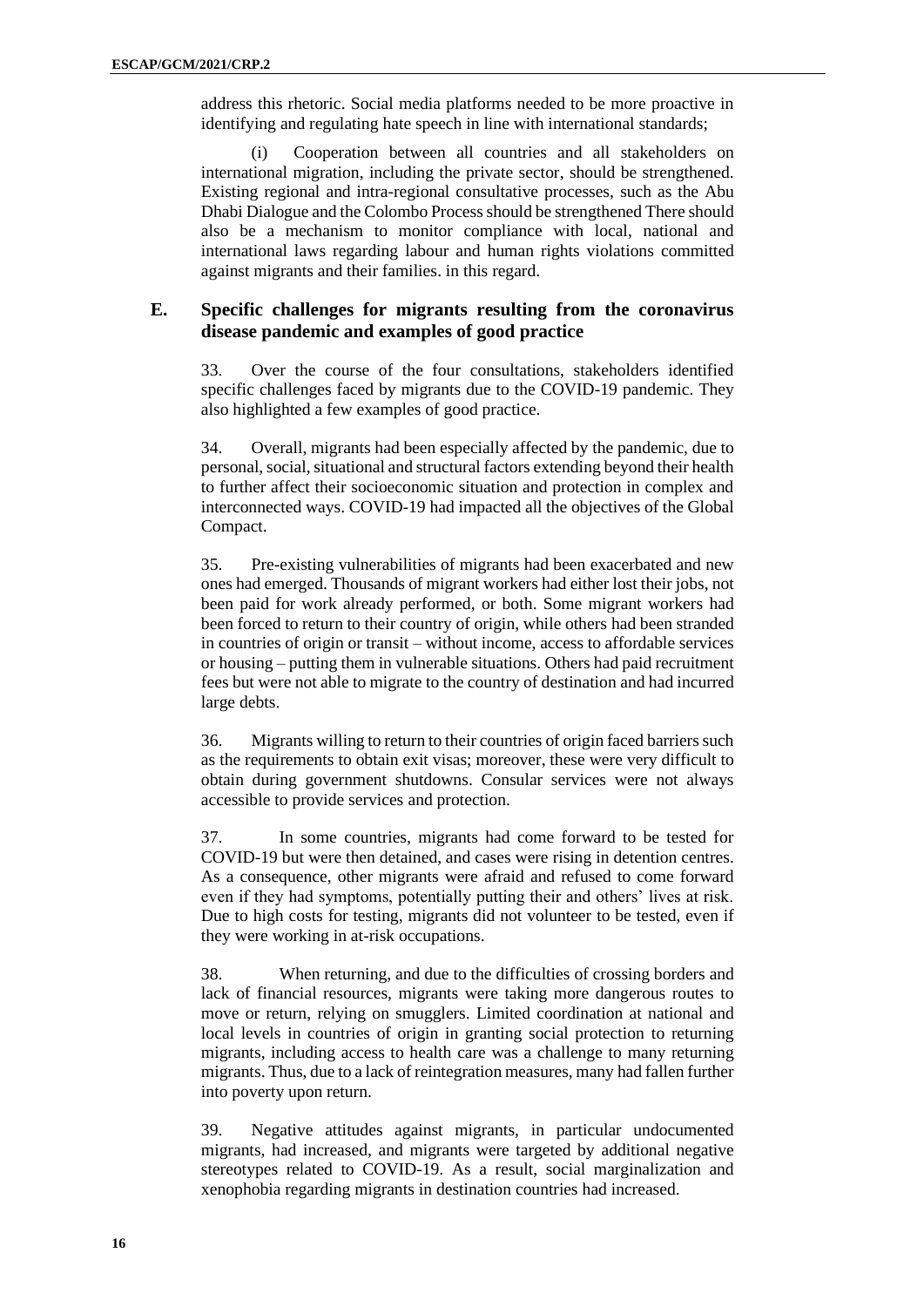40. There was limited updated and reliable information related to the pandemic available to migrants in destination countries, in particular information on visa and permit renewal, healthcare and other services. While efforts by governments to maximize digital platforms and social media to inform migrants was recognized, a significant number of migrants remained unable to access and understand the information provided, due to accessibility problems and language barriers. Many migrants in detention centres had no access to accurate and timely information about COVID-relevant issues.

41. Smuggling of migrants, fraudulent recruitment practices, and trafficking in persons would likely increase when countries would start to open their borders again. Many migrants who had returned home due to COVID-19 would be desperate for jobs and at risk of falling into the hands of unscrupulous recruiters, smugglers and traffickers.

42. Despite these challenges, some countries had established policies that entitled all migrant workers, irrespective of their status, to have access to free testing and medical treatment. Other countries had extended work permits and visas for migrants and also offered to regularize migrant workers without adequate documentation.

43. In some countries, civil society organizations had undertaken effective advocacy to counter negative narratives related to COVID-19. As a result, governments had changed their practices and included migrants in COVID-19 related social protection schemes.

44. The COVID-19 crisis had demonstrated that information and communication technology could be an effective tool for migrants, for example, to ensure the portability, transfer and recognition of skills through an electronic skills passport for returning migrants.

45. Some countries had developed a return and reintegration policy for returning citizens that included local authorities, which had been well received.

#### **IV. Conclusions and recommendations**

46. Participants in all four stakeholder consultations noted that migration in the Asia-Pacific region was vast, varied, and highly complex, involving many actors. These factors underscored the need for continuous, open and inclusive dialogue with all stakeholders on the implementation of the Global Compact. The Global Compact offered a unique opportunity for the Asia-Pacific region to align migration with sustainable development and respect for human and labour rights.

47. Despite progress in implementing the objectives of the Global Compact, many challenges remained. While the COVID-19 pandemic had exacerbated migrant vulnerabilities, migrants often played a key role in recovery and rebuilding efforts in Asia and the Pacific and beyond. Implementation of the Global Compact required better regional coordination, with more robust and inclusive consultation and engagement between stakeholders and Governments.

48. In keeping with the cross-cutting and interdependent guiding principles of the Global Compact, the consultations affirmed the following:

(a) People-centred approach: when formulating policies that affect the lives and well-being of migrants and their families, their contributions, challenges, vulnerabilities, needs, and special circumstances must be